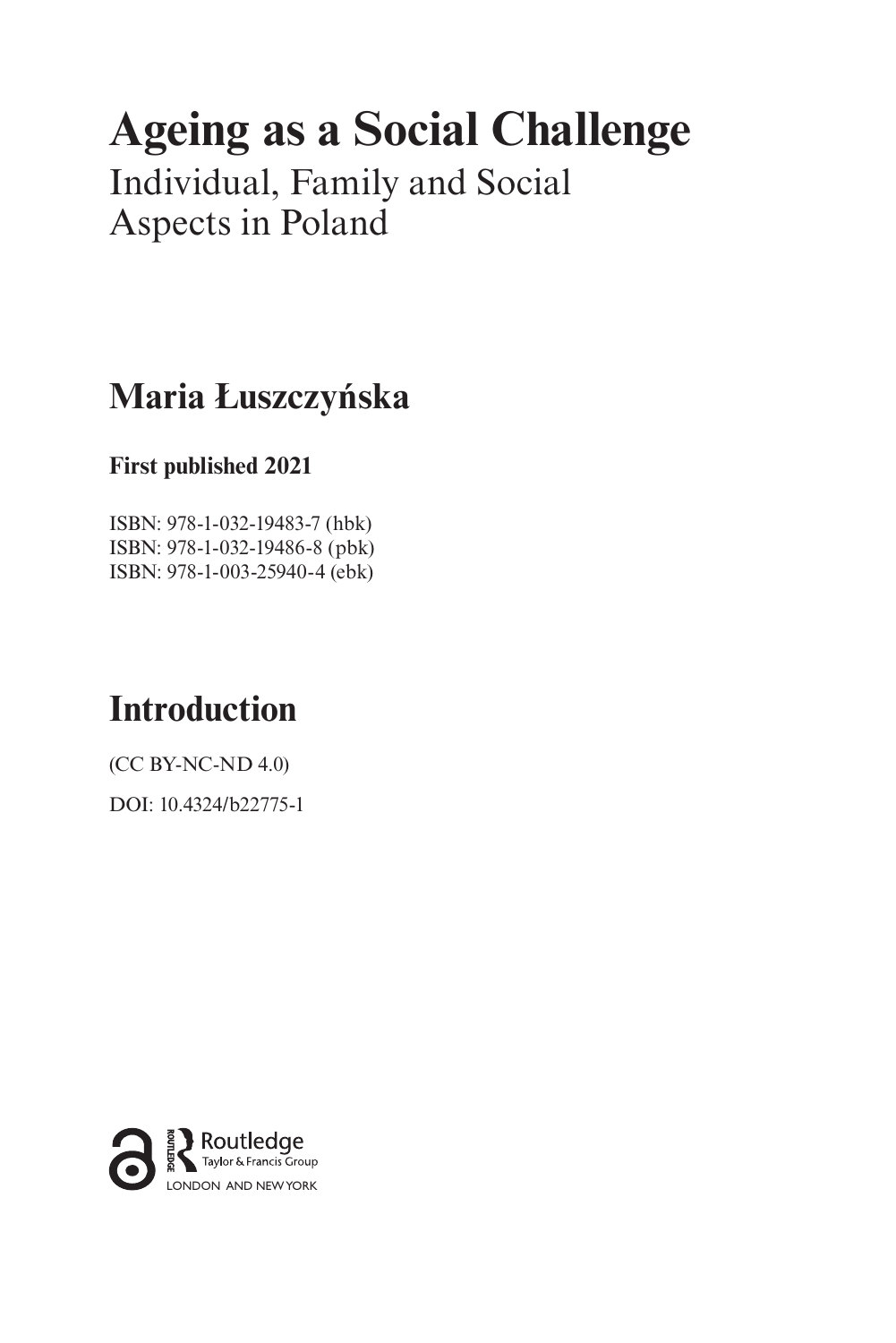#### <span id="page-1-0"></span>**Global ageing as a call and context for research**

The ageing of populations is a complex social process that the World Health Organization's demographic forecasts show to be inevitable and irreversible. The ageing process is a universal phenomenon that touches every individual, family, local community, and society. However, while the biological processes associated with ageing are similar for human beings worldwide, ageing as a personal and social phenomenon encompasses far more than just physical changes: the way in which elderly persons and their families experience ageing is shaped by younger generations' attitudes toward the elderly, by the government policies implemented to support older adults, by local initiatives undertaken in communities to help older adults stay active in their old age, $<sup>1</sup>$  and by the ways in which the elderly themselves understand</sup> their own mortality.

Since the 1950s, the United Nations Department of Economic and Social Affairs has published demographic projections for the world population. A consensus eventually arose among forecasts that by the year 2100, the global population could be expected to reach 10.9 billion. However, in July 2020, *The Lancet* published an article containing a fresh analysis by scholars from the Institute for Health Metrics and Evaluation (IMHE) that has challenged that thesis (Vollset *et al*., 2020): according to the new model developed by the team of researchers, the world's population is expected to grow to reach 9.7 billion in 2064, at which point it will begin to decline. By 2100, the global population will stand at 8.8 billion, which is 2 billion lower than previously presumed. Perhaps the study's most interesting findings involve the projected distribution of the world's population: China, which currently ranks first with 1.4 billion people, will drop to third place by 2100, having been overtaken by India, with 1.09 billion people (which represents a decrease from the country's current 1.38 billion people), and Nigeria, with 791 million people (a major increase from its current 206 million). Sub-Saharan Africa as a whole is the only super-region whose population is not expected to decline during the next eight decades. Meanwhile, Europe – and within it, Poland – will continue to age (Eurostat, 2021b).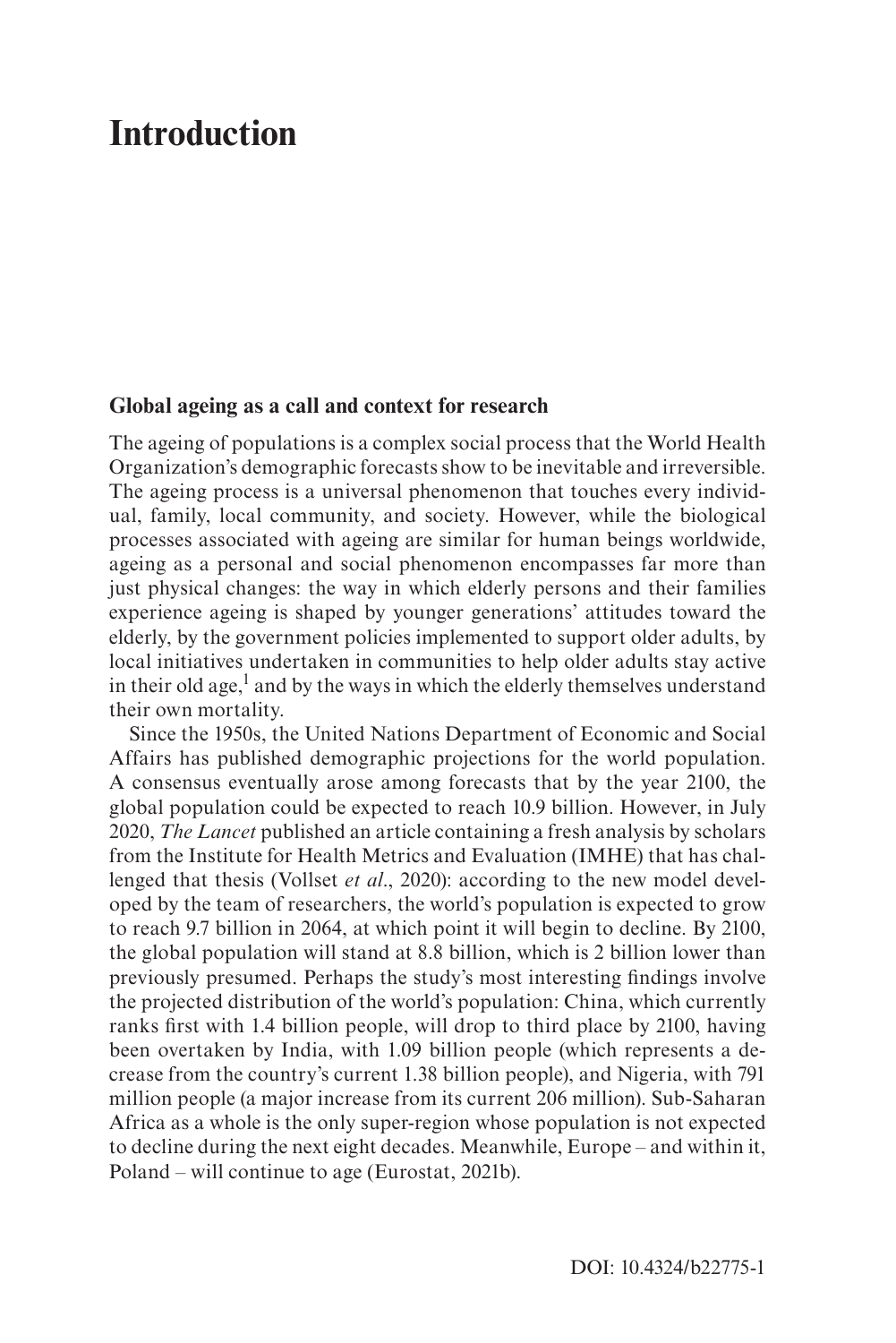#### **The value of studying old age in a concrete societal context**

In order to more thoroughly investigate the interplay of ageing's many aspects, it is useful to ground a study of the experience of old age in a particular societal context. This volume focuses on the case of Poland, where an ageing population poses a crucial challenge for the state's social, family, and gerontological policy. The book investigates ageing among Poles from demographic, philosophical, legal, psychological, gerontological (medical), and sociological perspectives, with an emphasis on activities that can support older adults locally or nationwide. It proposes the development of a social policy and social attitudes that can facilitate changes in the social perception of ageing, along with a redistribution of resources for older adults.

Focusing on the current situation in Poland as a sort of societal 'case study' adds depth to what could otherwise become a highly abstract analysis of old age, and it helps keep it firmly grounded within a real-world context of older adults' lived experiences and of concrete local and national initiatives whose successes (and failures) can be examined. At the same time, by connecting the studied realities with phenomena that are ubiquitous throughout our contemporary world, the book will strive to elicit insights that can be of interest to scholars and policy-makers globally.

#### **The realities of ageing and old age in Poland**

The rise in the percentage of elderly people in Polish society is gaining momentum. By 2035, the share of persons aged 65+ will approach a quarter of the total population. The process of demographic ageing of the population is expected to be uneven, having a greater impact on reshaping the demographic structure of urban populations. According to a forecast by the Polish national statistical agency, Statistics Poland, there will be a significantly higher percentage of people aged 80+ in cities; this indicates a potential increase in the need to provide diverse forms of support to cities' oldest inhabitants.

For years, such demographic issues have been causing sleepless nights for Polish statisticians and labour market experts. In 2008–2018, the number of people aged 65+ in Poland was projected to increase by 3.6%, while the percentage of the population aged 14 and under decreased from 15.5% to 15.2% (GUS, 2009). While one of the greatest concerns expressed by ecological activists fighting for the welfare of the planet is that of overpopulation, Poland reflects a different reality: Polish society is ageing, and its overall population is shrinking.

The most important reasons for the increase in the percentage of elderly persons in society include (above all) the general extension of the duration of human life and the decreased number of births. The former factor is also contributing to an absolute increase in the number of elderly people. In Poland, the process of the demographic ageing of the society – which is reflected in the increased percentage of elderly persons – is characterized by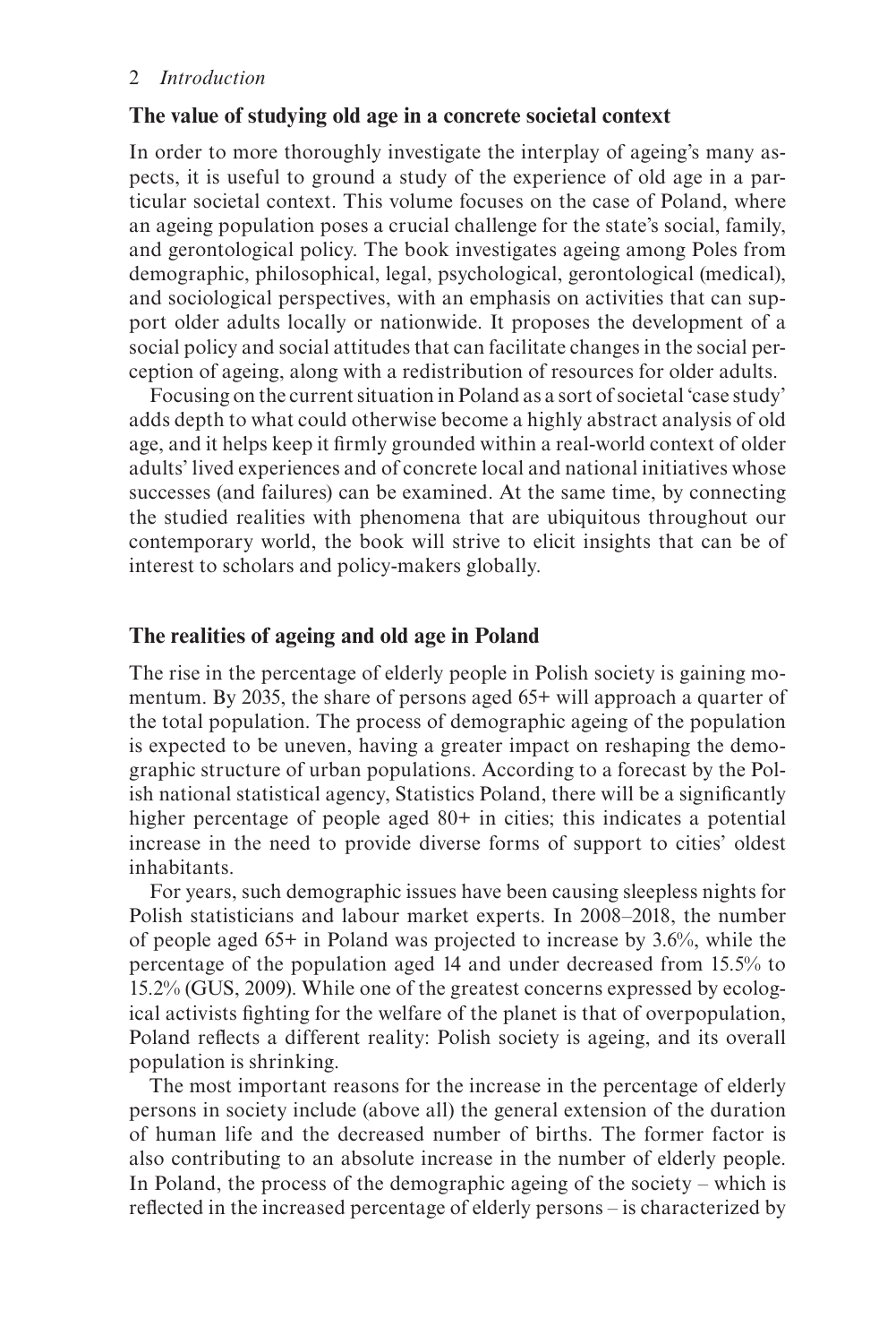numerous discernible features that are important from the point of view of social policy. These include:

- **The 'feminization' of old age**, which is reflected in a numerical dominance of women that increases as one considers older adult subpopulations of increasingly elevated age. In Poland, the share of men in the total population of people aged 65 and over will gradually increase, but dramatic changes are not to be expected. A long-term projection prepared by Statistics Poland anticipated that from a figure of 38.7% in 2015, the percentage of persons over 65 who are men will rise to 39.7%, 40.4%, and 40.7% at the end of subsequent five-year periods, and by 2045, it will reach 40.9% (GUS, 2020i). Within the group of people aged 80 and over, the share of men will be much lower, rising from 30.7% in 2015 to 33.5% in 2035. The feminization of old age has important consequences for social policy – for example, relating to income policy (in Poland, women's pensions are, on average, lower than men's) and health policy (women's self-assessment of their own health is generally worse than that of men of the same age).
- **ingularization' in old age**, a phenomenon expressed in the high percentage of older adults living in single-person households. According to forecasts from Statistics Poland, in 2030 as many as 53.3% of single-person households will be run by people aged 65 and over, including 17.3% run by older adults aged 80 and over (GUS, 2020i). This will entail roughly 2.74 million persons aged 65+ living alone in their households, including about 887,000 persons aged 80+. Older adult women are considerably more often the members of such singleperson households.
- **ouble ageing'**, reflected in a growing share of the population comprising persons aged 80+. Forecasts by Statistics Poland (GUS, 2009) have predicted that the percentage of people aged 65+ will systematically increase, reaching 23.2% by 2035 (24.3% in cities and 21.7% in rural areas). Much more dramatic will be the change in the percentage of the population aged 80+, which will more than double from 3.0% in 2010 to 7.2% in 2035. In 2010, this figure was 3.4% in urban areas and 3.6% in rural areas; by 2035, the figure in cities is expected to more than double, to 8.1%, while in rural areas it will reach 5.8%.
- **The increasing internal differentiation of old age**, which in Poland is manifested in dynamics like the spatial differentiation of the demographic ageing process. In 2035, the highest percentage of people aged 65+ is projected to be recorded in the country's eastern (24.3%) and southwestern (24.2%) macroregions, while the largest share of people aged 80+ will be found in the southwestern  $(7.6\%)$  and central  $(7.4\%)$  macroregions. Other ways in which subgroups of elderly persons differ from one another relate to their state of health, level of education, place of residence, and family situation – all of which influence the tasks faced by those who make social policy (Błędowski *et al*., 2012; Błędowski, 2002).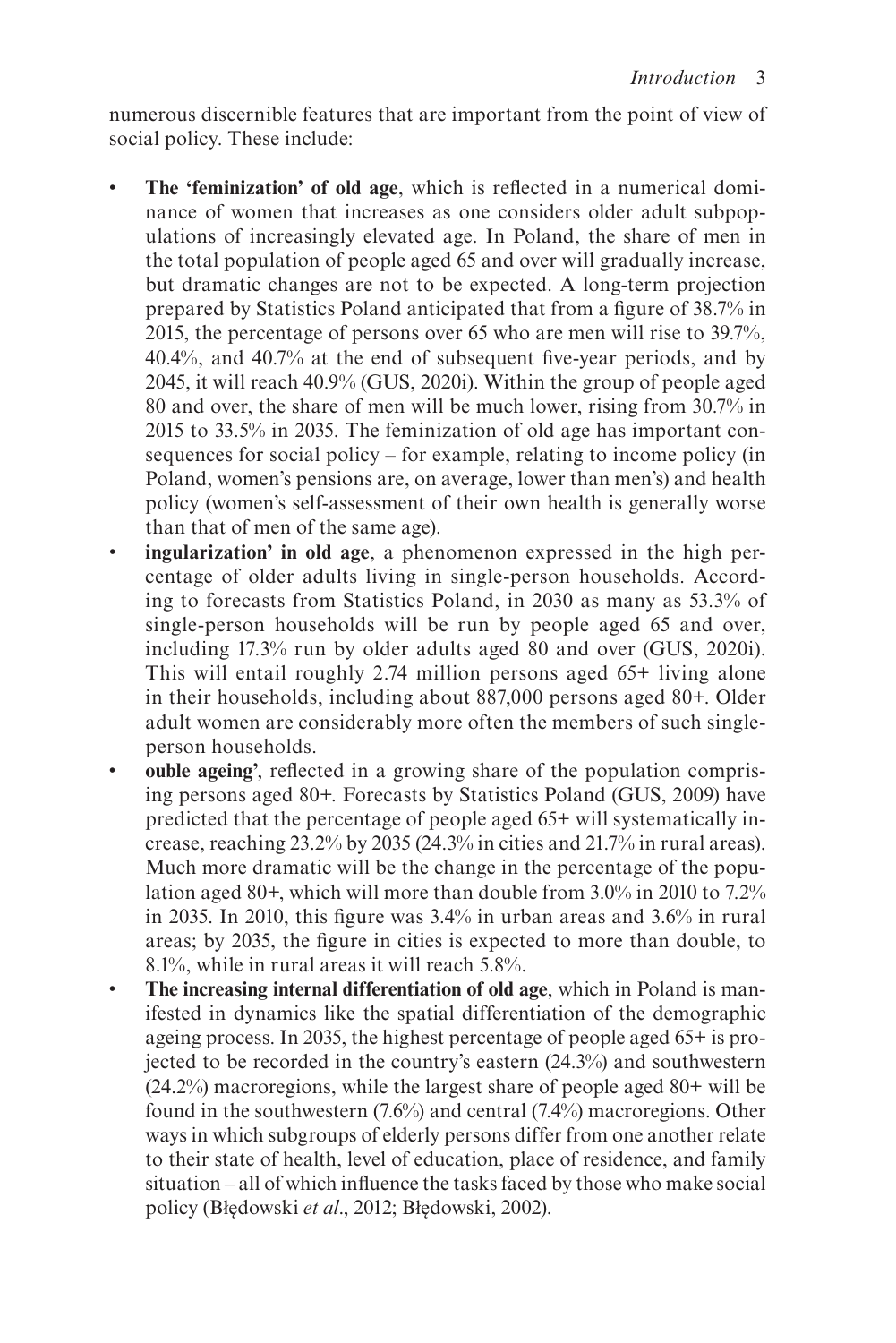Due to the relatively small number of persons outside of Poland who are familiar with the Polish language, it has traditionally been difficult for scholars around the world to gain insights in the area of old age, social care for the elderly, and death and dying in Poland (or, for similar reasons, in most other Eastern European countries). While bodies like the UN and WHO have published global assessments of ageing that include general statistics from Poland, these have been fairly superficial reports; the fact that most serious qualitative analysis of ageing, the social care system, and the effectiveness of public policy in Poland has been published in Polish has left it inaccessible to the majority of the world's researchers. It is hoped that through this volume's investigation of the kinds of issues noted above, the book can make available to English-speaking scholars new and richer bodies of data and analysis regarding the contemporary situation of the elderly in Poland.

#### **Toward deeper reflection on old age**

A remedy for the challenges of ageing societies might be found in the activities of social institutions, as understood in the sociological sense introduced by Herbert Spencer (1900). Such 'institutions' include stable elements of the social order (e.g., family, property, and law); regulated and sanctioned activities (e.g., science, education, and the judiciary); recognized ways of solving problems of cooperation and coexistence (e.g., marriage, divorce, loans, and arbitration); and some formal organizations that perform specific functions in society (e.g., hospitals, prisons, factories, and government offices).

This broad understanding of social institutions as corresponding to the societal order or to the fundamental economic and social systems that order rights and obligations and guarantee social justice (Rawls, 1971) can also be applied in various areas of support for the elderly. Institutions such as the family; social welfare institutions; self-organizing communities; and legal, economic, political, and educational systems play an invaluable role in creating the social order in which the place and social position of older adults are determined. It should be added that the elderly are not formally excluded from these institutions; on the contrary, the elderly constitute a core component of some such institutions. The challenge is to activate the full potential of the elderly within such existing institutions, in order to achieve effects that minimize the negative impacts of global ageing and that even make it possible to derive considerable social benefit from the phenomenon.

By reflecting on the social relations in which elderly persons function, as described in this volume, it becomes possible to formulate several general convictions about old age as a social phenomenon. First, old age touches all members of a given society – not only those who are already of retirement age but also those who will be old one day and who are currently actors in social relations with the elderly. As phenomena, old age and ageing are existential experiences and social issues of a universal character.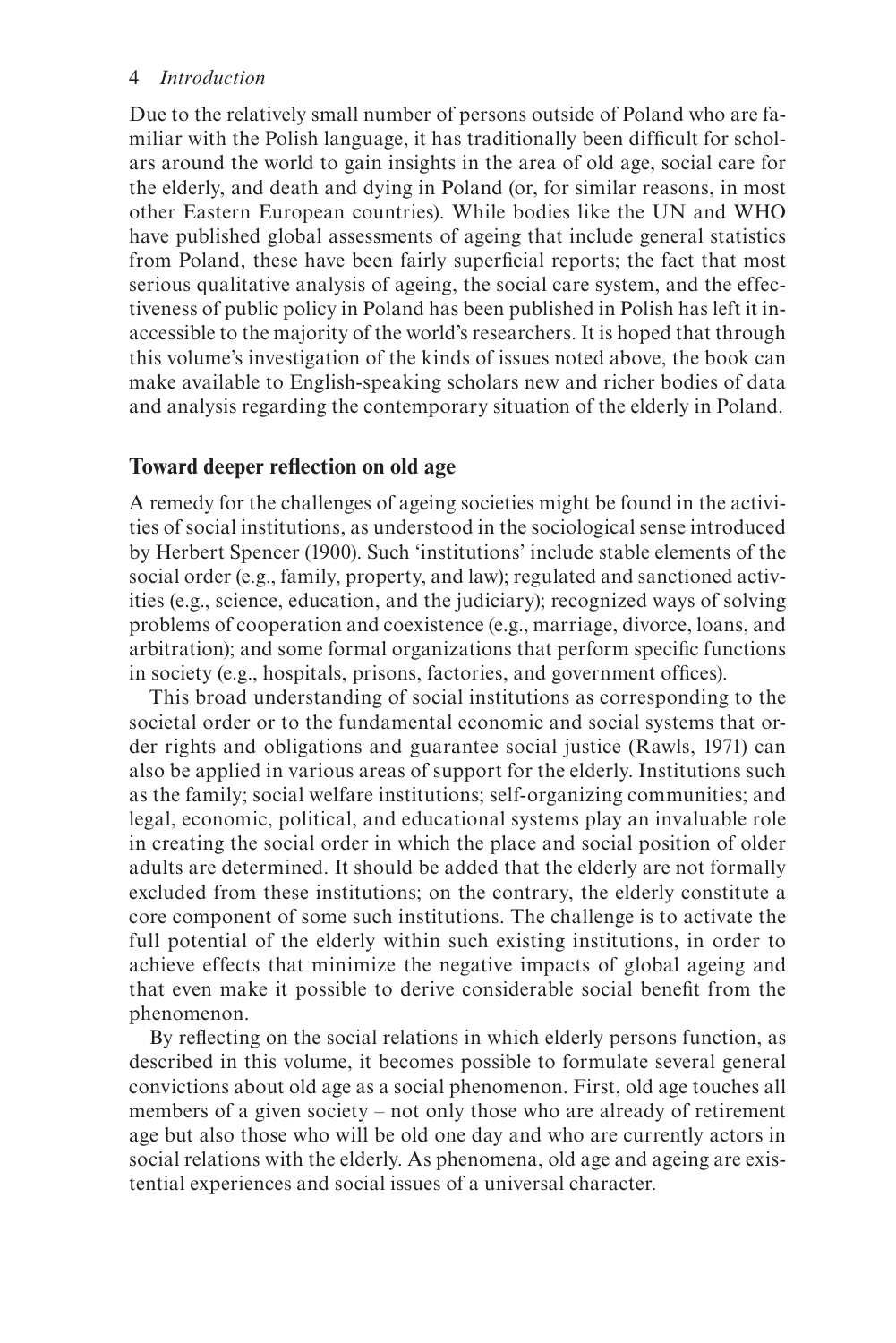At the same time, though, any serious reflection on old age – especially as it relates to the end of life – is often powerfully suppressed within or displaced from our individual consciousness, which drives the emergence and maintenance of stereotypes and prejudices. This dynamic also enhances the more atavistic features of societies, such as the division into 'our people' and 'strangers' – where the boundaries delineating what is 'ours' and what is 'alien' may not neatly circumscribe a village, city, or country but run directly through a social group of persons livingly in close proximity to one another.

While elderly persons may sometimes be directly excluded by others from certain areas of social life, it is also quite common that – as a consequence of not feeling a sufficient level of support or acceptance – they more or less consciously auto-marginalize and exclude *themselves*. In this way, they exit the labour market, withdraw from social life, stop spending their time in active pursuits, and end their engagement in joint initiatives and social projects. They become deprived of equal access to goods and services and are discriminated against not only by other people and social groups but also by public institutions. They come to consider themselves to be 'superfluous' citizens who, weak and useless, are occupying someone else's rightful place in the social order.

This undermines the social functioning of older adults and – together with objective factors related to the passage of time and deterioration of their health – creates a huge challenge for the organization of care systems and provision of effective care. Providing adequate informal and institutional care for older adults is a challenge faced by all societies that are experiencing the effects of their citizens' ageing. This challenge is further complicated by the need to take into account the activity profiles of individual older person, which makes it difficult to fully adapt general social support systems to the needs of elderly persons.

Self-marginalization is additionally damaging because, through it, communities and societies lose access to the vast personal resources of older adults, as reflected in their life experience; wisdom; personal, professional, and relational competencies connected with their education, achievements, and creativity; and, above all, the grounding and stabilization that they provide at the emotional, mental, and family levels.

When thinking about some generic collection of elderly persons, one fact that can be taken for granted is that they will form a highly diverse group. Elderly people have different life experiences, levels of health, degrees of physical and mental fitness, family situations, attitudes toward life, educational backgrounds, financial situations, professional experiences, social lives, interests, needs, skills, ways of behaving, plans for the future, civic maturity, social relations, and approaches to existential matters, as reflected in their worldviews, religious beliefs, and spiritual lives. One could list many further factors that differentiate the population of people aged 60+, which only demonstrates that – contrary to the common perception of this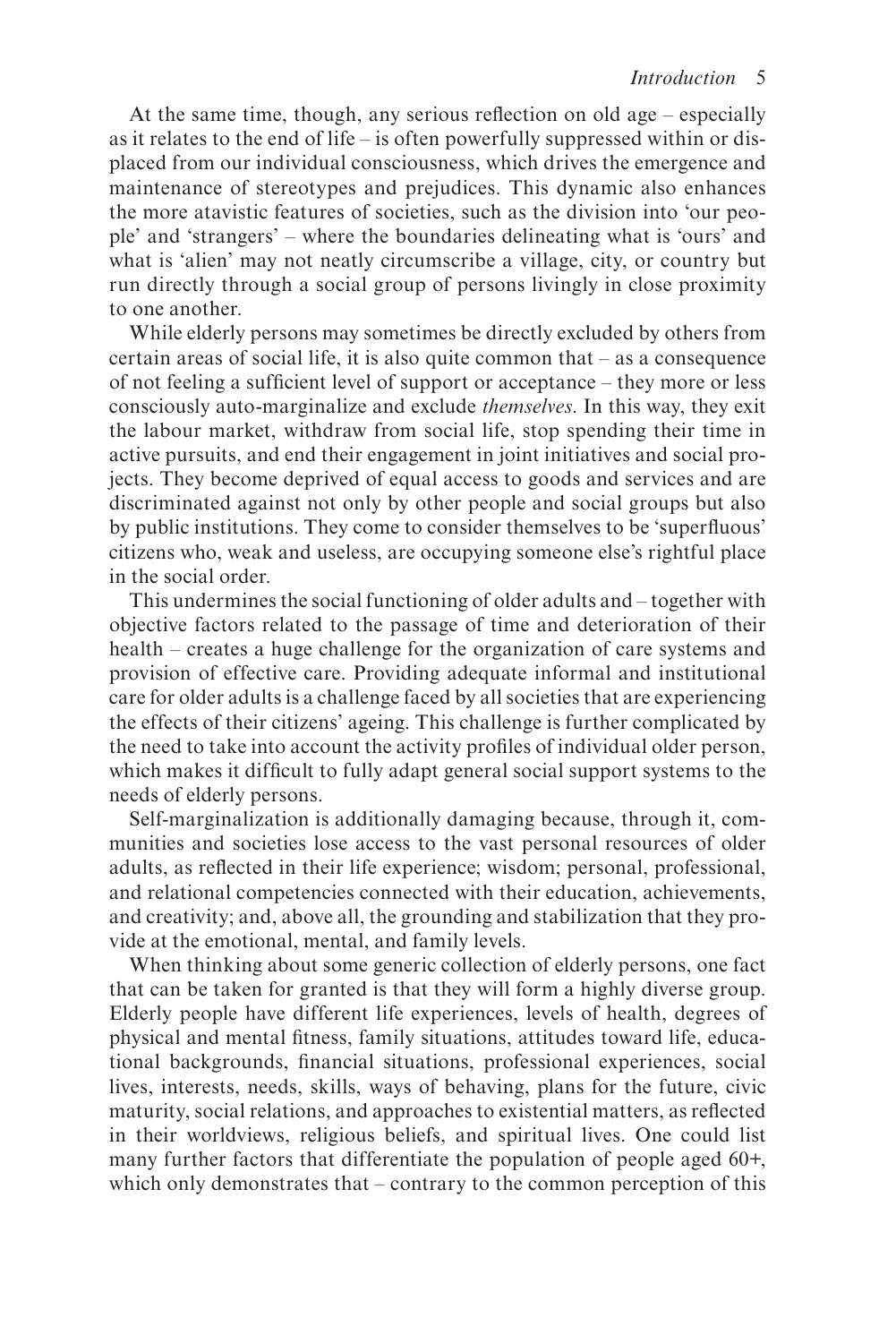population as a fairly homogeneous group – the rich diversity of this oldest social group is immeasurable.

Breaking through stereotypical views about the elderly will lead one to realize the need for deeper reflection on how to build intergenerational relations, how to prepare for one's own old age, and how to actively use the time given to one in old age in a way that reflects one's personal preferences. These questions can all be broadly understood as elements of a 'prophylaxis' that seeks to prevent, mitigate, or transform potentially negative effects of old age.

### **Applying an interpretive sociological approach**

The general theoretical context of considerations on old age presented in this publication is that of the paradigm of interpretive (or 'understanding') sociology, of which Burrell and Morgan (2016) provide a valuable description that situates it within its historical context and within the broader sphere of sociological theories. The interpretive paradigm captures a wide range of philosophical and sociological thought whose aim is to attempt to understand and explain the social world primarily from the viewpoint of those social actors who are directly involved in some social process. Its roots reach back to the German tradition of idealism and the sense that it is 'spirit' or an 'idea' – rather than data provided by sensory perception – that lies at the source of ultimate universal reality. Among the thinkers who contributed to the rise of positivist sociology and then the birth of contemporary interpretive thought might be Immanuel Kant, Georg Wilhelm Friedrich Hegel, Wilhelm Dilthey, Max Weber, and Edmund Husserl. Contemporary representatives of hermeneutic, interpretive, or understanding sociology include Alfred Schütz, Harold Garfinkel, Thomas Luckmann, Aaron Cicourel, and Charles Taylor.

The issue of interpretation in sociology has been raised in relation to the meaning of social actions that (unlike some other behaviours) require one to understand their subjective meaning. The problem of interpretation appears in all areas of culture – and especially wherever one encounters meanings embodied in symbolic forms that are discursive, iconic, or performative. This is an interdisciplinary matter, and the approaches to interpretation that have been formulated vary in their precision; depending on their emphasis, they may treat interpretation either as the application of a set of rules or as a more fluid art. In the case of sociology – where interpretation refers primarily to the meaning of social activities as activities of communication or symbolic interaction – there arose an attempt to develop socalled 'qualitative' research methods, understood in a broader sense than just anthropological or ethnographic field research. Interpretive sociology creates a space that serves as a home to various research approaches and that centres the research perspective around the vast creative potential of the researcher, who is given considerable autonomy but is simultaneously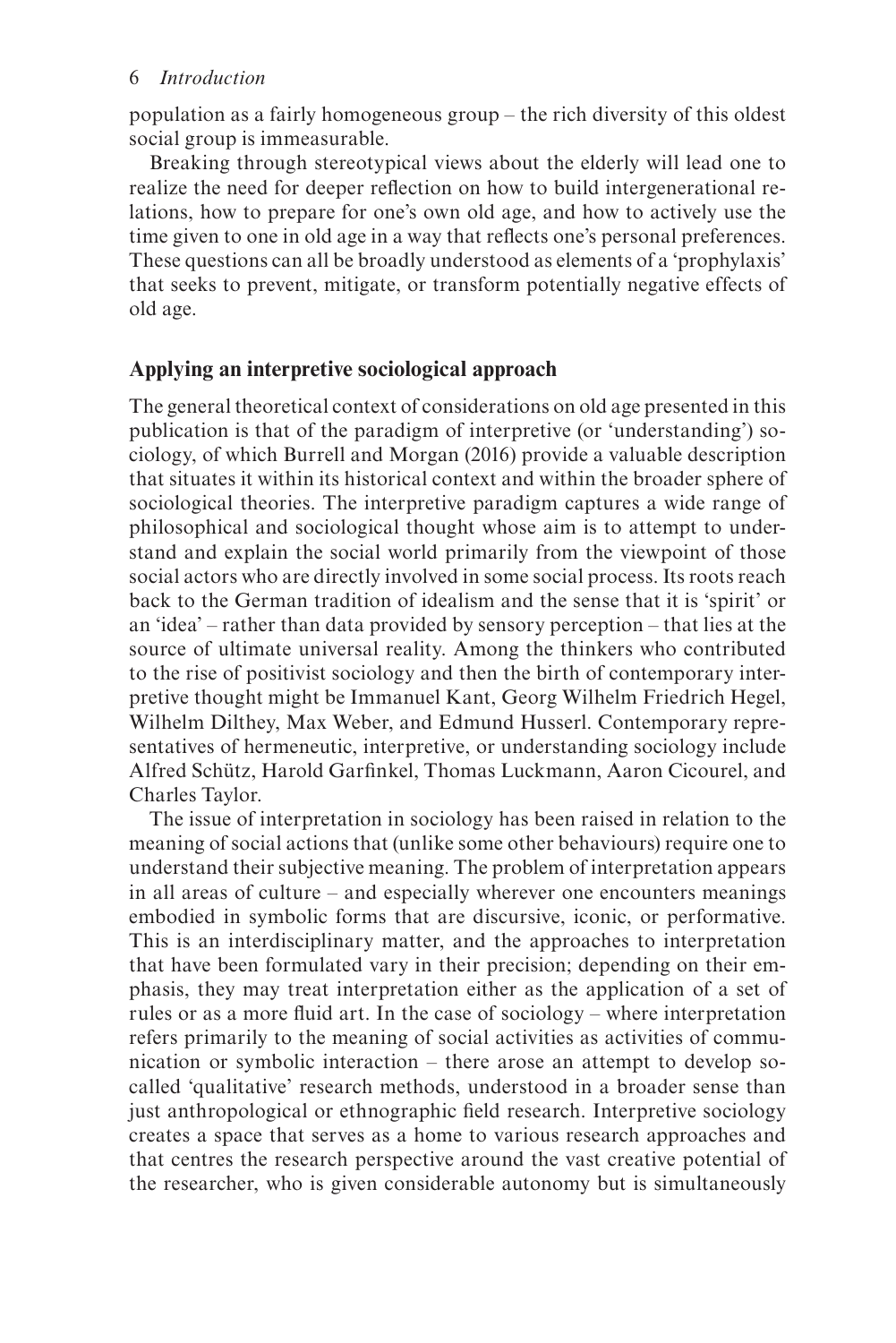<span id="page-7-0"></span>charged with the responsibility of reflecting on his or her own role and engagement in the interpretive process.

The paradigm of interpretive sociology is mentioned here, in order to help the reader recognize those ways in which it will appear in later chapters in the book, interwoven into their analyses. More detailed references to particular ideas arising from interpretive sociology will be made in individual chapters; however, it is worth keeping the paradigm in mind as a framework that helps situate the entire publication in a broader theoretical context<sup>[2](#page-11-0)</sup>

### **An outline of the book's contents**

This volume includes 18 chapters that investigate topics related to old age, understood as a social issue. Within the literature of the subject, the term 'old age' is often used as though it were synonymous with a social problem. Such a mindset arises naturally within the field of social policy in connection with its particular goals and tasks. The field is especially sensitive to social issues that pose a barrier within society that prevents it from achieving a state of full development and satisfying all the needs of its members. Social policy-makers thus see it as their role to minimize (or even eliminate) such social issues. Meanwhile, there is a separate trend of research and analysis in sociology that constitutes a sociology of social problems (Frysztacki, 2009). Today, the sources of problematic social issues are often sought in a given social order and in its imbalances. In seeking to identify and analyze such imbalances, an important role is played by theories of asymmetry, inequality, social contradictions, and failures of the social order (Leon-Guerrero, 2011; Macionis, 2010; Frysztacki, 2009; Auleytner, 2007; Rubington & Weinberg, 2003; Merton & Nisbet, 1971). The 'question of old age' is often presented as a social problem due to the following factors:

- the economic effects resulting from the increasing number of elderly (i.e., post-retirement-age) persons in relation to those of working age;
- the reduction in older adults' quality of life resulting from a poor state of health;
- the need to organize a formal care system (e.g., involving systemic solutions in the field of social assistance) to handle situations where informal care resources have been exhausted;
- reduced occupational experience and possibilities resulting from the technological progress of civilization and society's unfolding 'technicization' (which, for example, increases the risk of isolation of those without particular aptitudes);
- a relatively low level of education among older persons (at least for those generations born in the 1940s and 1950s);
- insufficient interest in and knowledge about ageing among members of younger generations; and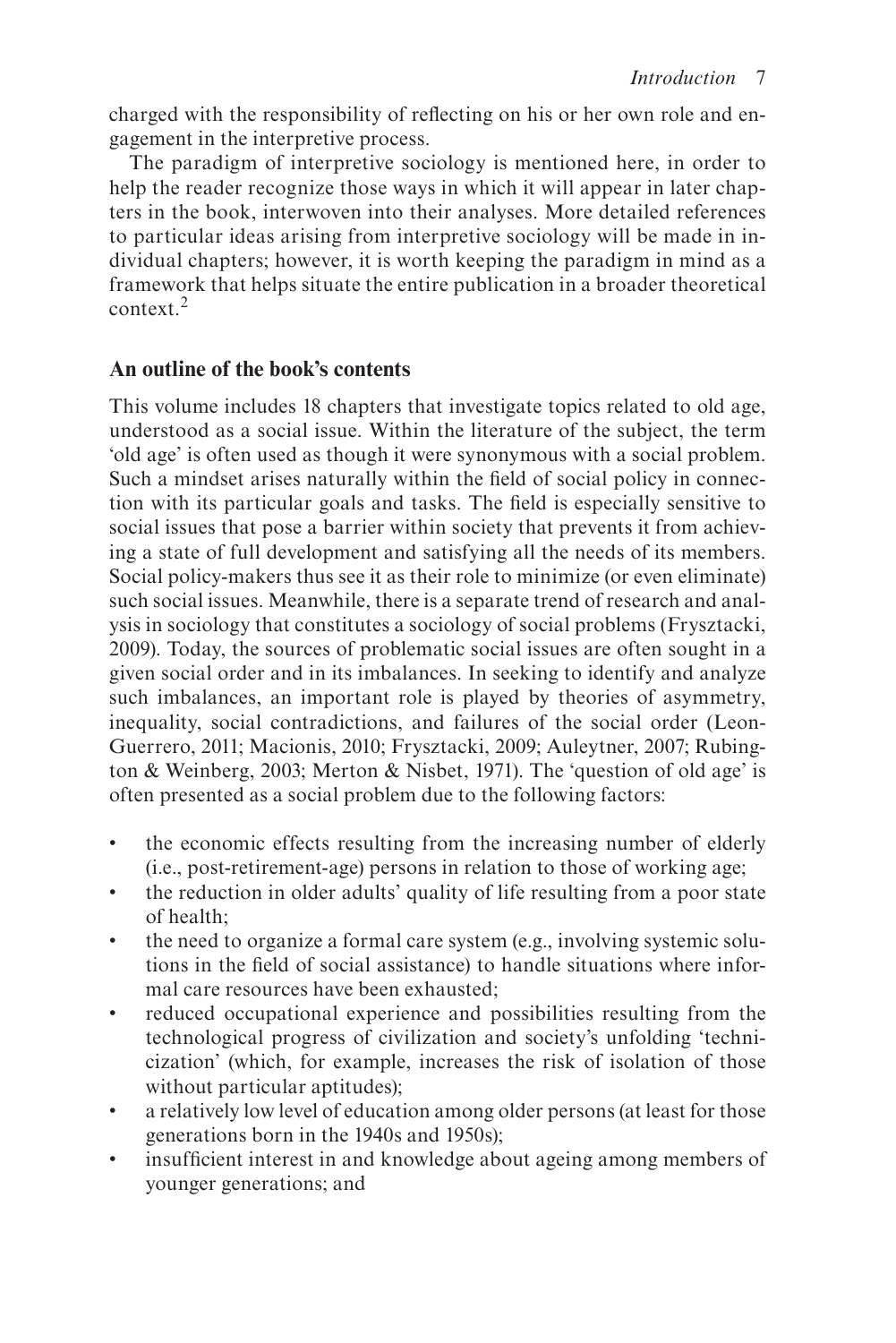<span id="page-8-0"></span>a stereotypical approach to older adults that shapes their social functioning.

The aspects of old age as a social issue noted above make this period of life challenging not only for individuals who will sooner or later enter old age but also for families, local communities, and, ultimately, national policy. The burdens relating to economics, assistance, medicine, and care constitute the greatest challenge for successful long-term planning relating to the labour market, pensions, families, and elderly policy.

This publication seeks to explore such wide-ranging implications of ageing in light of relevant dimensions of elderly persons' lives. From the starting point of an analysis of the scale of the phenomenon of ageing, the book moves to consider psychological problems related to marginalization, auto-marginalization, family situations, crises of care, and the experiences of workers in the helping professions who deal specifically with the problems of elderly persons – and then to investigate ways of building intergenerational relationships and developing activities that can prepare the members of each new generation to experience their own old age. The chapters cover a broad spectrum of issues relating to the diverse impacts of ageing and the challenges faced by older people. They also analyze and formulate proposals for addressing some of the negative effects on one's health and psychological and social well-being that are experienced later in life.

From the description above, a reader might get the sense that old age will be presented in this volume in a predominantly negative light. However, the book's aim is more complex. The intention is certainly to demonstrate the challenges of old age, which means emphasizing the scale and heterogeneity of particular threats relating to old age. But just as important is illustrating ways in which such obstacles can be overcome or eliminated – or, at a minimum, encouraging people to look for solutions. Treating old age solely as if it were an intractable scourge increases prejudices and powerlessness, which is counterproductive. This book has been written with a conviction that old age is in fact an extremely interesting, diverse, and, above all, dynamically changing period, because each subpopulation of older adults possesses different resources and needs. It can thus be said that the main goal of this publication is to explore gerontological issues in a manner that documents as completely as possible the limits to development experienced by the elderly, while simultaneously seeking to identify creative and effective remedies for them. It is certainly necessary to acknowledge and appreciate the positives of old age (of which the greatest is the vast diversity of resources possessed by elderly persons, in terms of their preferences, needs, knowledge, interests, state of health, level of activity, family environments, financial and professional situations, social circles, and ways of spending their free time), and further publications are being planned in which it will be possible to investigate these beneficial and rewarding aspects of old age in more detail.<sup>3</sup> However, within this present volume, the perspective that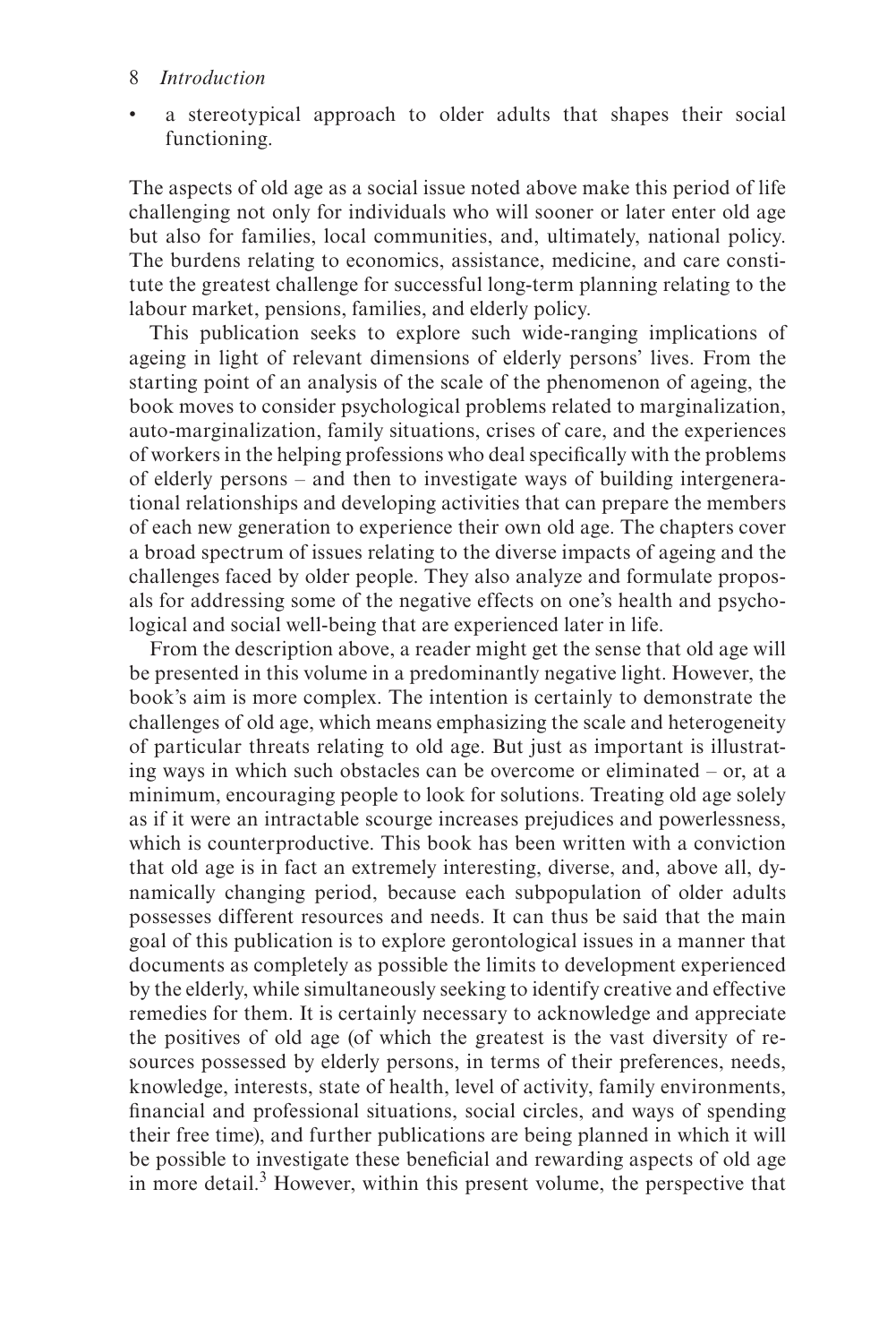seeks to clearly define and analyze the multifaceted *challenges* of ageing will be especially critical.

The book organizes its investigation of these issues into four interrelated thematic parts. The first part, 'Understanding ageing', includes two chapters. Chapter 1, 'Ageing within the context of a particular society: Polish older adults in numbers', considers ways in which the concepts of 'old age' and 'the elderly' are defined demographically and provides up-to-date statistical data and trends regarding older persons in Poland (e.g., regarding their financial situation, state of health, need for care, living conditions, family situation, and ways of spending their free time). In Chapter 2 ('Ageing research: methodological approaches to building gerontological knowledge'), the methods and techniques of old age research are briefly discussed, general recommendations for research on old age are presented, and an attempt is made to hermeneutically apply the category of 'time' as a means of describing research assumptions about the elderly. A better understanding of the concept of time can both suggest new directions for research and support the interpretation of findings.

The book's second part explores 'Specific challenges of old age: crisis, violence, exclusion, and death'. It focuses on liminal situations, problems of social exclusion, life crises, and the rights of the elderly in the face of such challenges. Chapter 3 ('The social death of the elderly: reflections on double exclusion') investigates the way in which elderly persons often undergo a sort of 'social death' by becoming excluded from public activities and family and social life – sometimes in a manner enforced by others, and sometimes through their own actions as a result of having absorbed stereotypes of how elderly persons are 'supposed' to behave. It also discusses approaches to diagnosing social exclusion. Chapter 4 ('Being old: "they" or "we"? The social perception of ageing, conditioning, and the impacts on subjectivity') investigates, among other things, the challenge of breaking down artificial, socially constructed barriers between 'the elderly' and other age groups and of helping younger generations to see themselves as the 'future elderly'. Chapter 5 ('Old age in crisis or the crises of old age? The social meaning of "crisis" interpretations of old age') reviews and applies the diverse body of thought regarding the concept of 'crisis' to examine whether old age as a whole (or only certain events occurring within it) can be considered a sort of 'crisis' – and whether a crisis need be only a negative phenomenon or can have positive developmental aspects. In Chapter 6 ('Rights of the elderly against social marginalization'), we explore the rights of elderly persons – as expressed most broadly in both international treaties and declarations and, more concretely, in Polish law – along with strategies for better defending them. Meanwhile, Chapter 7 ('Awareness of mortality and successful ageing: a research communication'), presents and discusses the results of a study into Poles' attitudes toward death, dying, and their own old age.

The book's third part focuses on 'Social support and the helping professions'. Chapter 8 ('Gerontological social work: specifying its context,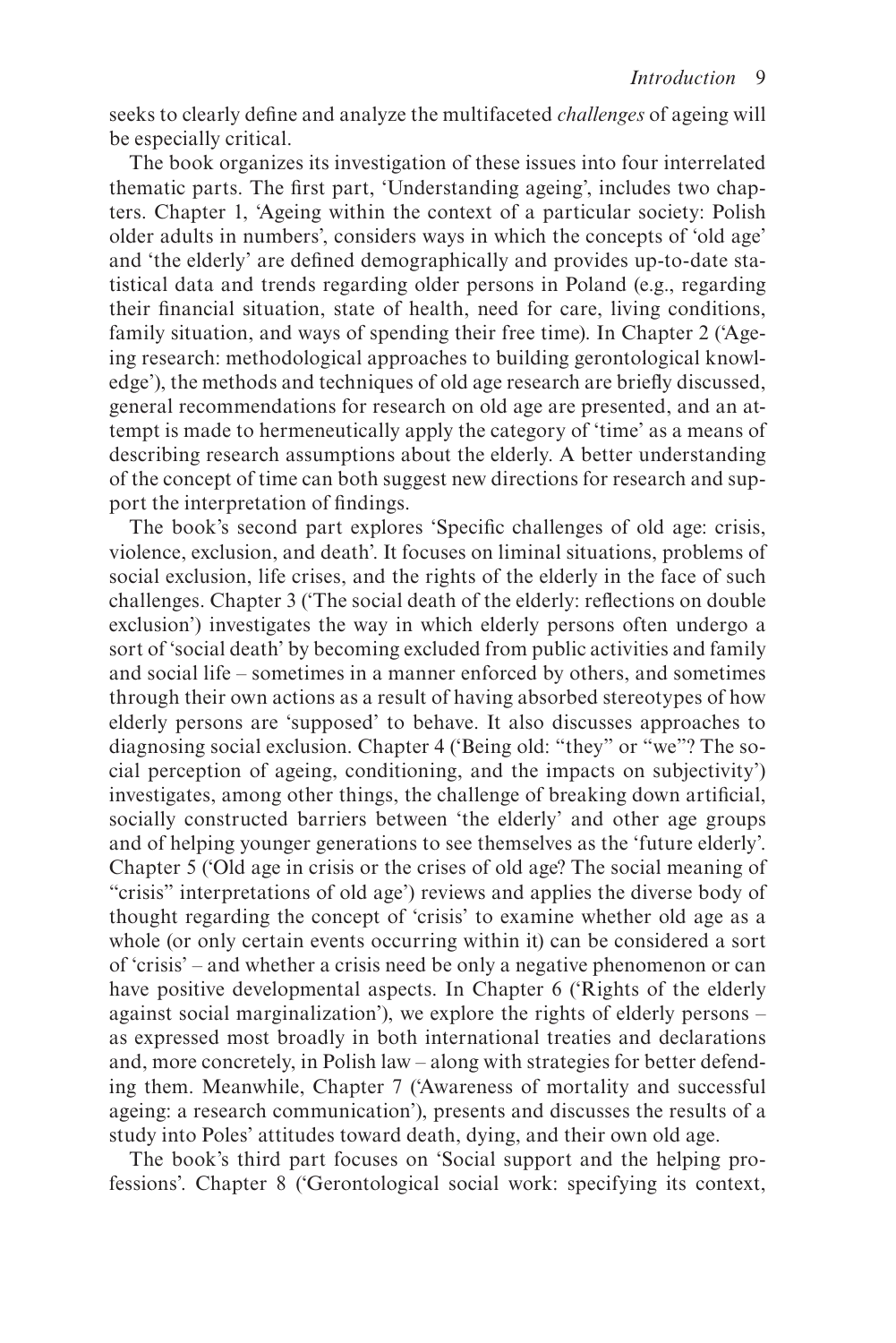definition, and challenges') illustrates what 'gerontological social work' means within the broader context of social work and identifies unique aspects of its functioning. Beyond offering formal concepts and definitions, it considers the concrete case of Poland to see what such work looks like in practice. Chapter 9 ('The role of the social worker in supporting the elderly: theory, practice, and postulates') investigates the nature of social work as the realization of social policy (using Poland as an example) and discusses the 'approach of self-determination' as a proposed method for increasing the effectiveness of social work with older adults. Chapter 10 ('The hermeneutics of loss and death in practical aid work for the elderly') draws on a rich philosophical tradition to investigate how developing a more conscious personal understanding of death and dying – or a 'hermeneutics of death' – can benefit those who work with elderly persons and the elderly themselves. Chapter 11 ('Social work in the face of death and dying') explores the social meaning of death and dying, discusses the unique nature of social work that takes place in encounters with death and dying, and presents guidelines for research on social work in the context of death and dying. Chapter 12 ('Addressing abuse of the elderly: recommendations for practice') highlights the many dimensions of violence against the elderly – some of which are not obvious or widely discussed – and shows how development of a typology of violence against the elderly can aid with understanding this issue. Chapter 13 ('In search of the activation of the elderly: streetworking with older adults') explores potential use of the activity known as 'streetworking' (or the 'pedagogy of the street') as a means for positively engaging with older persons, a group to whom the activity has thus far only rarely been directed.

Finally, the volume's fourth part focuses on 'Older adults in the context of family and institutions'. Here Chapter 14 ('Faces of intergenerational solidarity through the eyes of the younger generation: barriers, benefits, and prospects') considers various theoretical views on the nature of solidarity; explores intergenerational solidarity as a type of social solidarity; and locates intergenerational solidarity in the context of other research. Chapter 15 ('Social services for the older adult family: current state and prospects for development') analyzes the nature of the contemporary older adults' family in the context of family crisis and demographic change and considers the present state and likely future needs and developments in social services directed toward elderly. Chapter 16 ('The older adult family within the space of a social assistance home: best practices') considers social assistance homes for the elderly against the background of existing legal conditions in Poland; investigates the needs of older persons residing in social assistance homes and their families; and analyzes the social assistance home for the elderly in Staniątki, Poland, as a case study of emerging best practices. Chapter 17 ('The Intergenerational Dialogue Centre as an initiative for building social capital without regard to age') identifies a range of pressing intergenerational problems, considers ways in which the establishment of an 'intergenerational dialogue centre' can potentially address such problems,